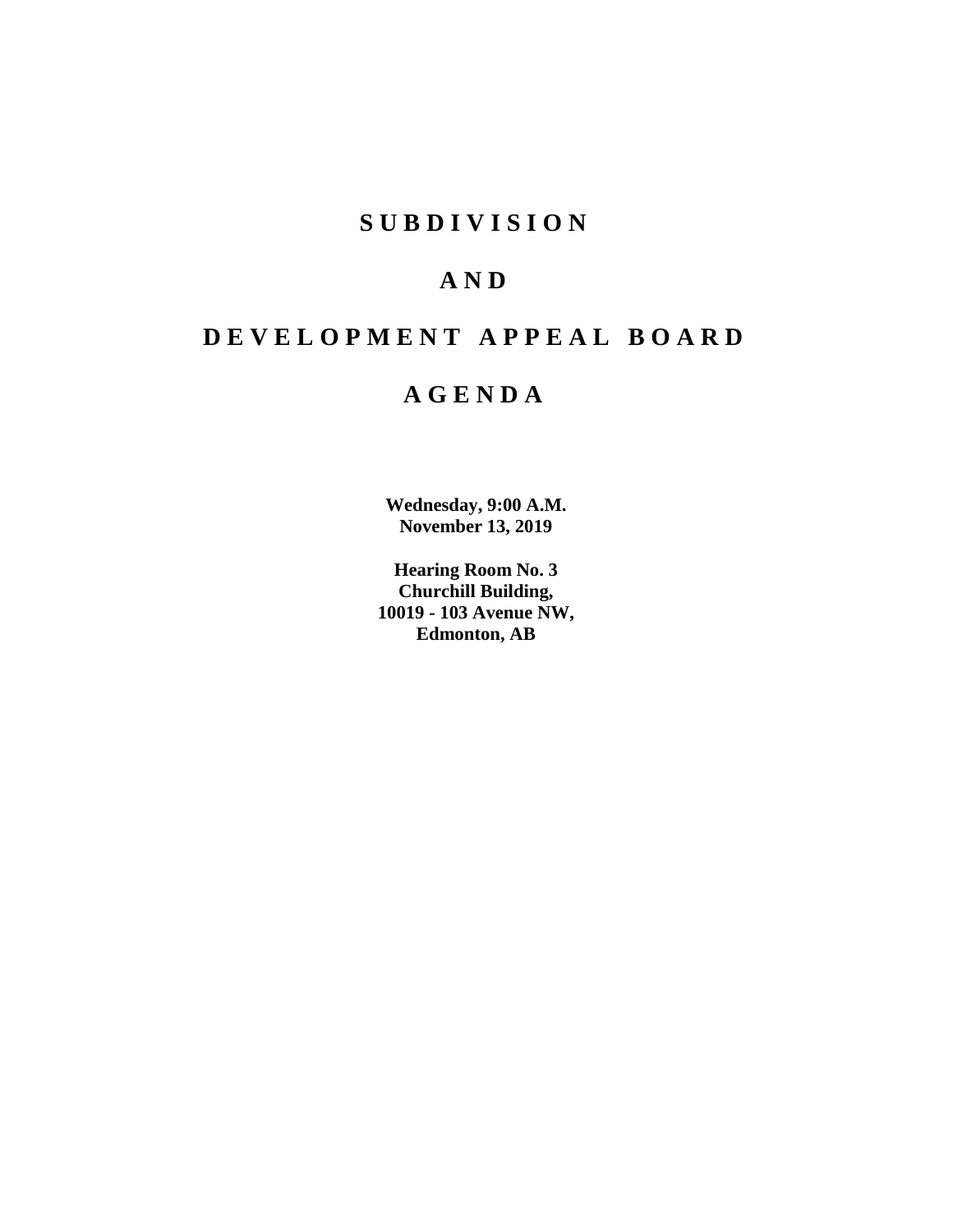# **SUBDIVISION AND DEVELOPMENT APPEAL BOARD HEARING ROOM NO. 3**

|   | <b>TO BE RAISED</b> |                 |                                                                                                                                                                    |  |  |
|---|---------------------|-----------------|--------------------------------------------------------------------------------------------------------------------------------------------------------------------|--|--|
|   | 9:00 A.M.           | $SDAB-D-19-142$ | Install a Freestanding Minor Digital On-<br>premises Off-premises Sign (4.9m x 6.1m, incl.<br>digital panel 3m x 6.1m facing N) (PATTISON<br>- TOOR HOLDINGS INC.) |  |  |
|   |                     |                 | 9440 - 149 Street NW                                                                                                                                               |  |  |
|   |                     |                 | Project No.: 311645449-001                                                                                                                                         |  |  |
|   |                     |                 |                                                                                                                                                                    |  |  |
| H | $10:30$ A.M.        | SDAB-D-19-198   | Change the Use from a General Retail use to a<br>Cannabis Retail Sales and to construct interior<br>alterations                                                    |  |  |
|   |                     |                 | 11803 - 26 Avenue SW                                                                                                                                               |  |  |
|   |                     |                 | Project No.: 326740488-001                                                                                                                                         |  |  |

*the authority under the Edmonton Zoning Bylaw 12800.*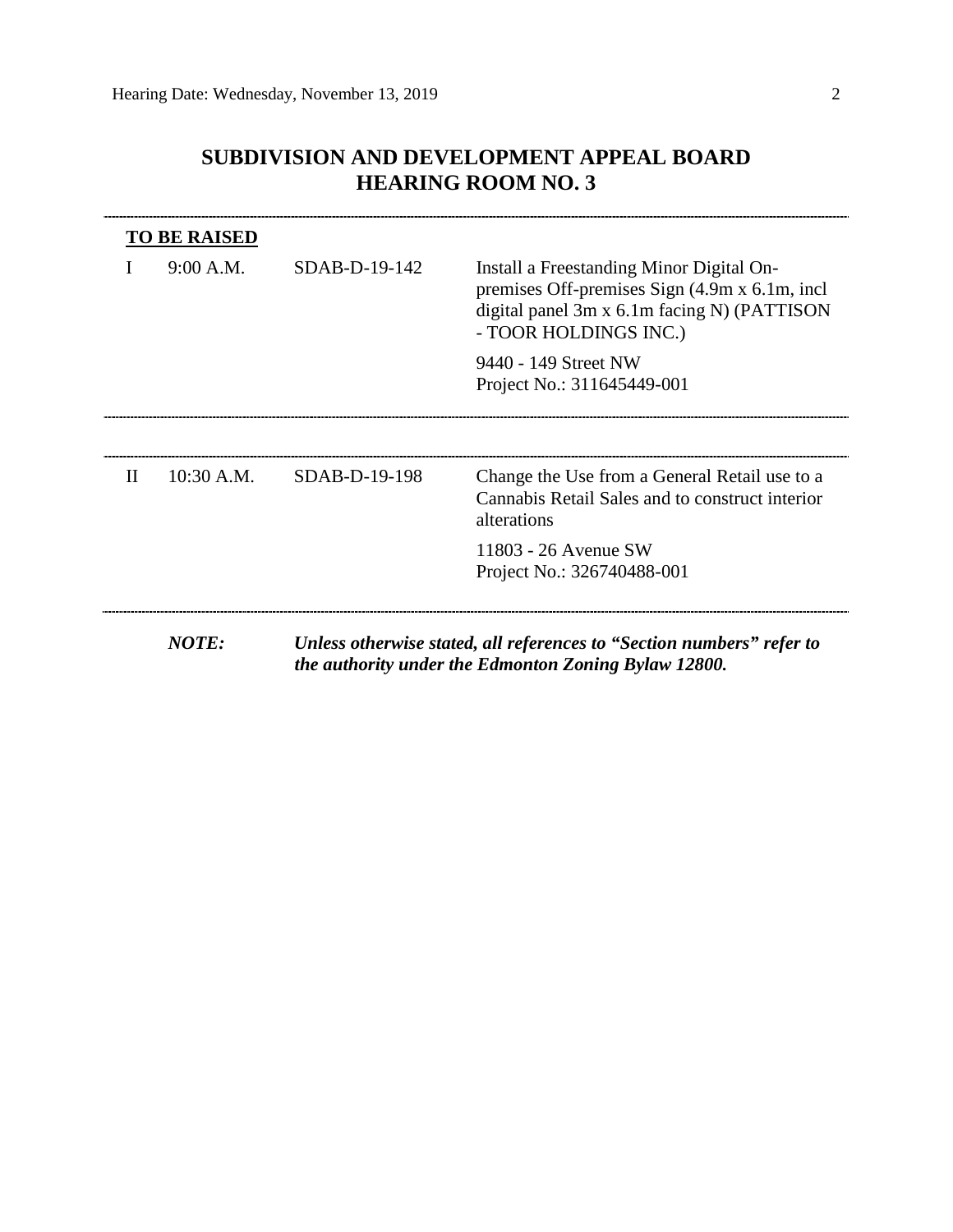# **TO BE RAISED**<br>**ITEM I: 9:00 A.M.** FILE: SDAB-D-19-142 AN APPEAL FROM THE DECISION OF THE DEVELOPMENT OFFICER APPELLANT: APPLICATION NO.: 311645449-001 APPLICATION TO: Install a Freestanding Minor Digital Onpremises Off-premises Sign (4.9m x 6.1m, incl digital panel 3m x 6.1m facing N) (PATTISON - TOOR HOLDINGS INC.) DECISION OF THE DEVELOPMENT AUTHORITY: Refused DECISION DATE: July 31, 2019 DATE OF APPEAL: August 12, 2019 MUNICIPAL DESCRIPTION OF SUBJECT PROPERTY: 9440 - 149 Street NW LEGAL DESCRIPTION: Plan 5710AF Blk 68 Lot 3 ZONE: (CB1) Low Intensity Business Zone OVERLAY: N/A STATUTORY PLAN: N/A

# *Grounds for Appeal*

The Appellant provided the following reasons for appealing the decision of the Development Authority:

> We are solicitors for Pattison Outdoor Advertising, the Applicant in the above noted matter. Our clients' Development Permit Application has been refused. On behalf of our clients, we hereby appeal the refusal on the following grounds:

- 1. The proposed sign does not face the residential site to the south. Rather it faces the commercial intersection to the north.
- 2. The proposed sign has been re-located to accommodate concerns expressed by Transportation in relation to its initial location.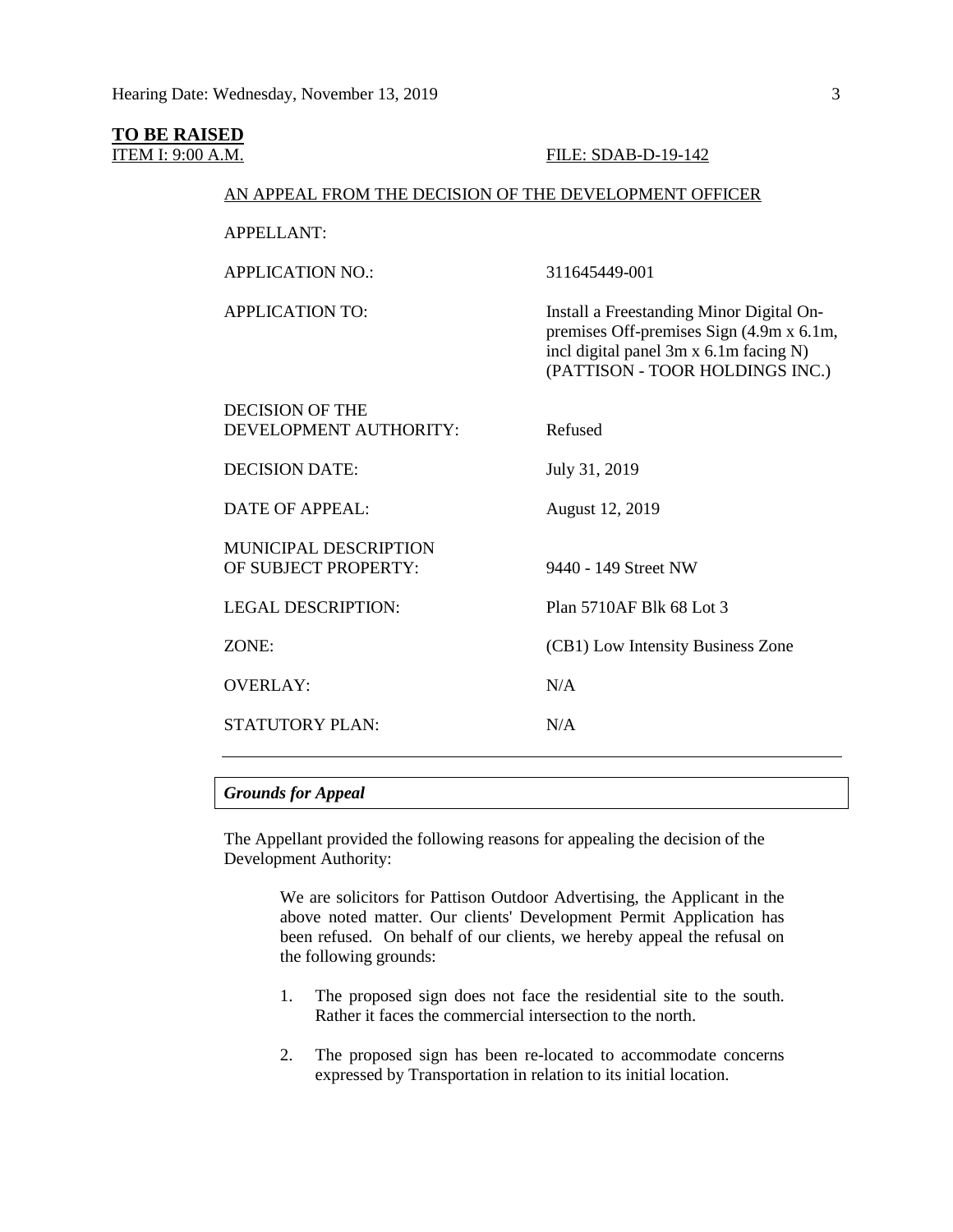- 3. Our clients are proposing a landscape solution that will ensure the proposed sign is isolated from the property to the south.
- 4. Such further and other reasons as may be presented at the hearing of this appeal.

### *General Matters*

#### **Appeal Information:**

**The Subdivision and Development Appeal Board made and passed the following motion on September 5, 2019:**

**"That the appeal hearing be scheduled for November 13 or 14, 2019 at the written request of Legal Counsel for the Appellant and in agreement from the Development Officer."**

The *Municipal Government Act*, RSA 2000, c M-26 states the following:

#### **Grounds for Appeal**

**685(1)** If a development authority

- (a) fails or refuses to issue a development permit to a person,
- (b) issues a development permit subject to conditions, or
- (c) issues an order under section 645,

the person applying for the permit or affected by the order under section 645 may appeal to the subdivision and development appeal board.

#### **Appeals**

**686(1)** A development appeal to a subdivision and development appeal board is commenced by filing a notice of the appeal, containing reasons, with the board,

- (a) in the case of an appeal made by a person referred to in section 685(1)
	- (i) with respect to an application for a development permit,
		- (A) within 21 days after the date on which the written decision is given under section 642, […]

#### **Hearing and Decision**

…

**687(3)** In determining an appeal, the subdivision and development appeal board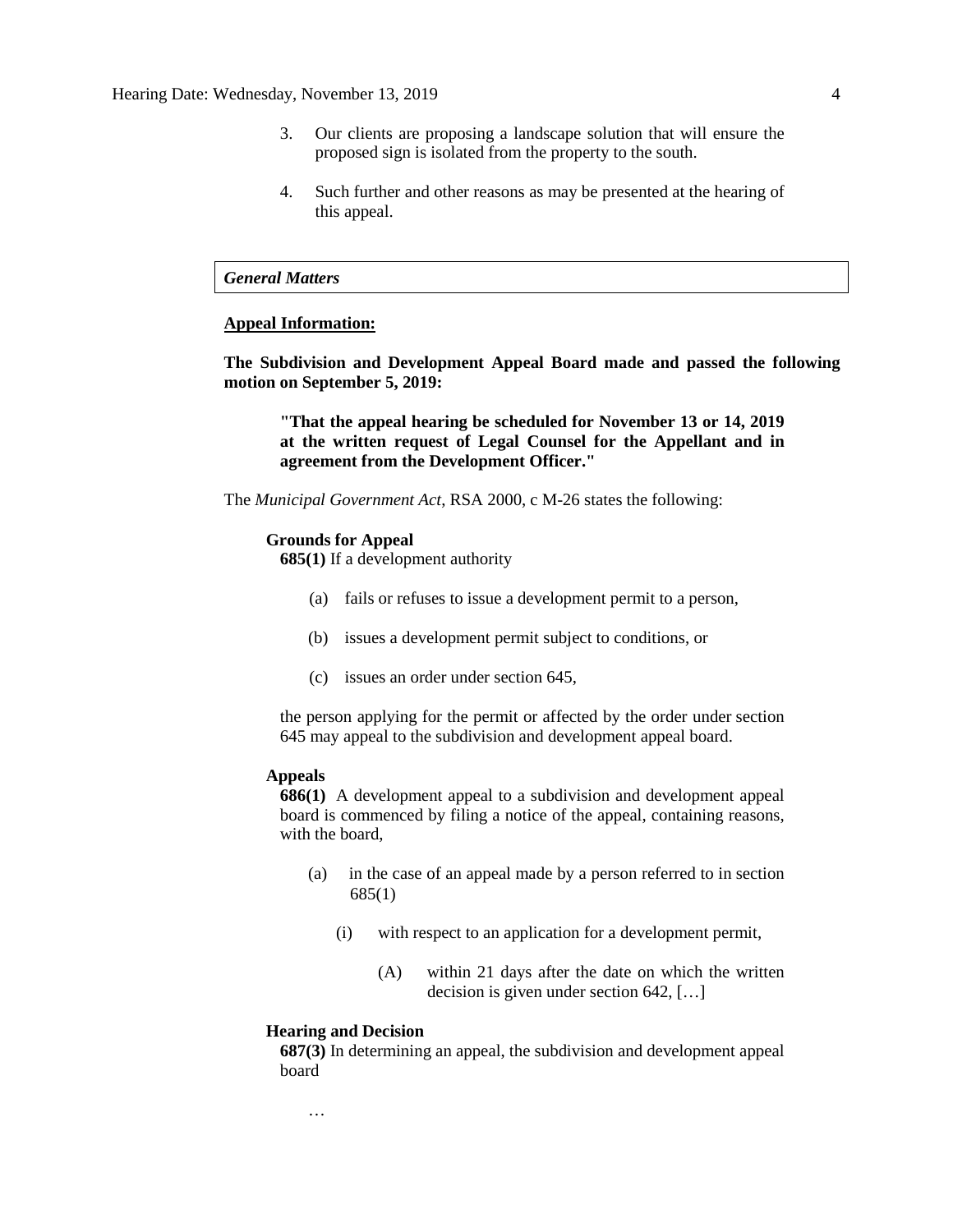- (a.1) must comply with the land use policies;
- (a.2) subject to section 638, must comply with any applicable statutory plans;
- (a.3) subject to clauses (a.4) and (d), must comply with any land use bylaw in effect;
- (a.4) must comply with the applicable requirements of the regulations under the Gaming, Liquor and Cannabis Act respecting the location of premises described in a cannabis licence and distances between those premises and other premises;
	- …
	- (c) may confirm, revoke or vary the order, decision or development permit or any condition attached to any of them or make or substitute an order, decision or permit of its own;
	- (d) may make an order or decision or issue or confirm the issue of a development permit even though the proposed development does not comply with the land use bylaw if, in its opinion,
		- (i) the proposed development would not
			- (A) unduly interfere with the amenities of the neighbourhood, or
			- (B) materially interfere with or affect the use, enjoyment or value of neighbouring parcels of land,
		- and
		- (ii) the proposed development conforms with the use prescribed for that land or building in the land use bylaw.

### **General Provisions from the** *Edmonton Zoning Bylaw:*

Under section 330.3(44), **Minor Digital On-premises Off-premises Signs** is a **Discretionary Use** in the **(CB1) Low Intensity Business Zone**.

Under section 7.9(3), **Minor Digital On-premises Off-premises Signs** means:

a Freestanding or Fascia Sign that contains Digital Copy, is a Permanent Sign, displays On-premises Advertising and/or Off-premises Advertising, and does not include moving effects, message transition effects, video images, or animation.

Under section 6.2, **Freestanding Signs** means: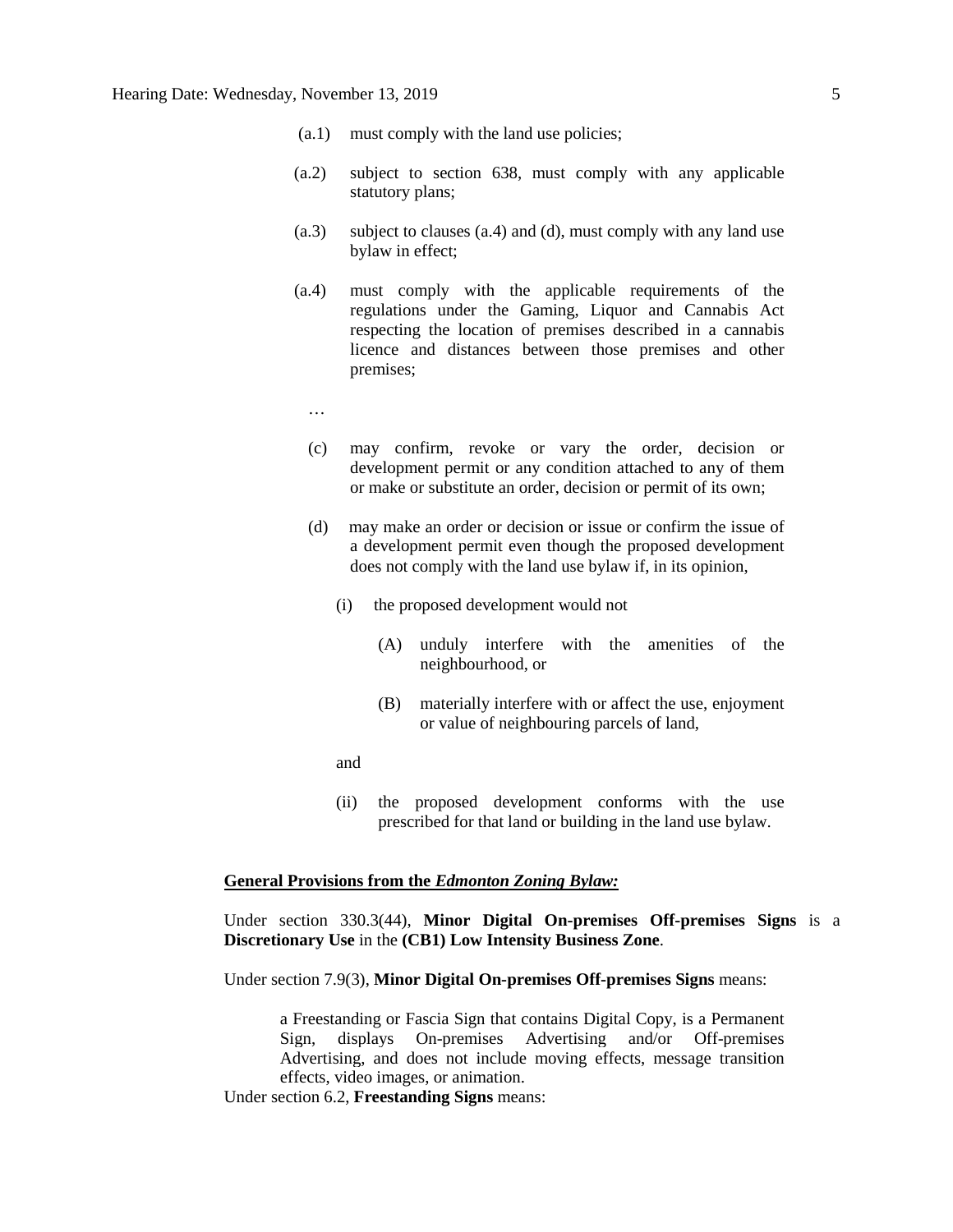a Sign supported independently of a building.



Under section 6.2, **Off-Premise Signs** means:

any Sign displaying Copy that directs attention to a business, activity, product, service or entertainment that cannot be considered as the principal products sold nor a principal business, activity, service or entertainment provided on the premises or Site where the Sign is displayed.

Under section 6.2, **On-Premises Advertising** means "On-Premises Advertising means Copy that only directs attention to a business, activity, product, service, or entertainment produced, offered for sale, or obtainable on the Site where the Sign is displayed."

Section 330.4(10) states: "Signs shall comply with the regulations found in [Schedule](https://webdocs.edmonton.ca/InfraPlan/zoningbylaw/ZoningBylaw/Schedule/Schedule_59F.htm) 59F."

Section 330.1 states that the **General Purpose** of the **(CB1) Low Intensity Business Zone** is:

to provide for low intensity commercial, office and service uses located along arterial roadways that border residential areas. Development shall be sensitive and in scale with existing development along the commercial street and any surrounding residential neighbourhood.

#### *Setback*

Section 330.4(4) states "A minimum Setback of  $3.0$  m shall be required where the Rear or Side Lot Line of the Site abuts the lot line of a Site in a Residential Zone."

Under section 6.1, **Setback** means "the distance that a development or a specified portion of it, must be set back from a property line. A Setback is not a Yard, Amenity Space, or Separation Space."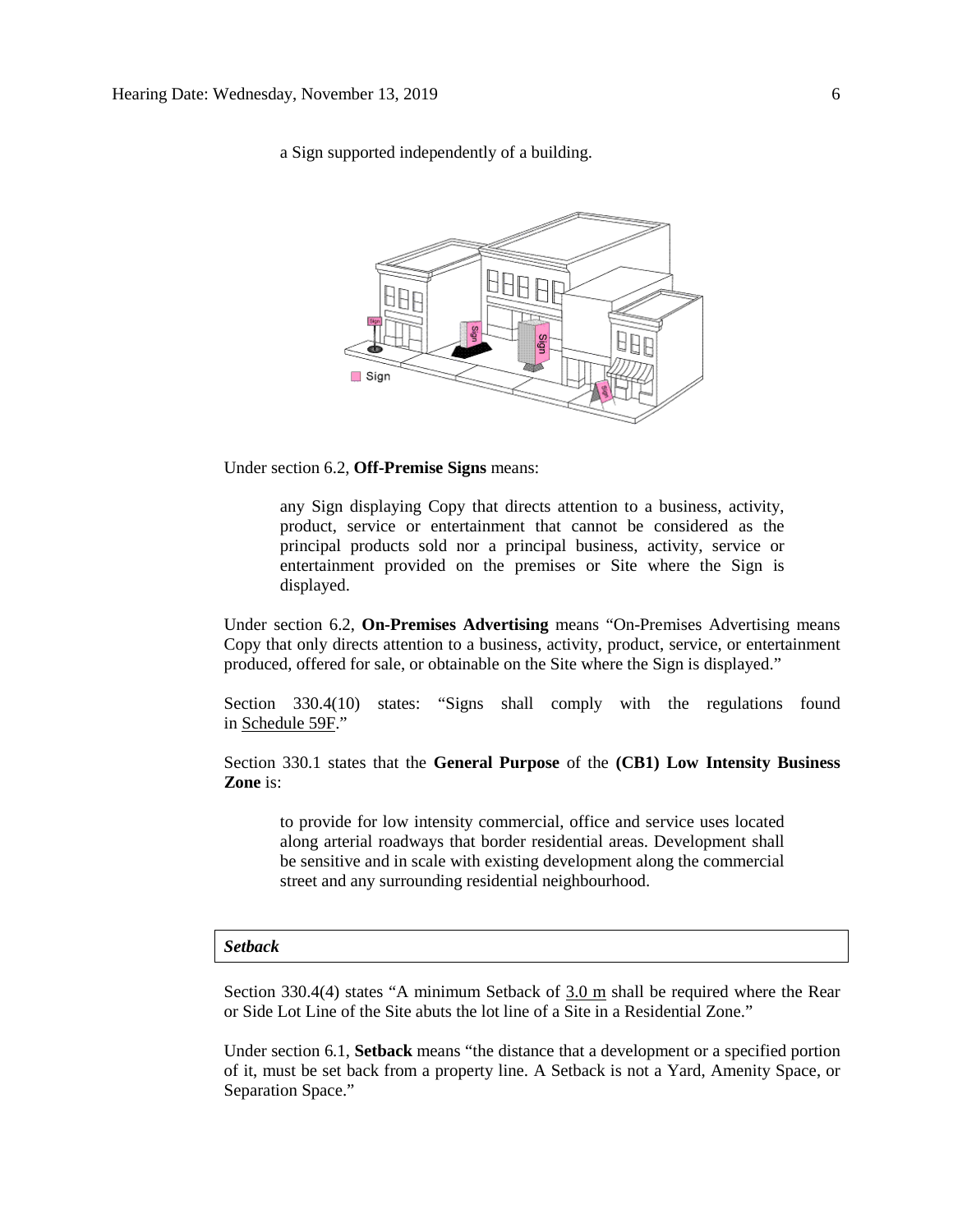#### **Development Officer's Determination**

**1) A minimum Setback of 3.0 m shall be required where the Rear or Side Lot Line of the Site abuts the lot line of a Site in a Residential Zone (Reference Section 330.4(4))**

**PROPOSED: 1.27 m from abutting RA7 Zone to the south DEFICIENT BY: 1.7 m** [unedited]

# *Section 59 – General (Sign) Provisions*

Section 59.2(6) states:

For all Sign Applications, the Development Officer shall have regard for the scale and architectural character of the building and the land use characteristics of surrounding development. The Development Officer shall refuse any Sign Application that may adversely impact the amenities or character of the Zone.

Section 59.2(7) states:

For all Sign Applications for Major Digital Sign, Minor Digital Onpremises Signs, Minor Digital Off-premises Signs, and Minor Digital On-premises Off-premises Signs, the Development Officer shall review the application in context with the surrounding development, such as (but not limited to): the architectural theme of the area; any historic designations; the requirements of any Statutory Plan; any streetscape improvements; proximity to residential development; driver decision points; and traffic conflict points. The Development Officer may require application revisions to mitigate the impact of a proposed Sign, and may refuse a permit that adversely impacts the built environment.

#### **Development Officer's Determination**

2) For all Sign Applications, the Development Officer shall have regard for the scale and architectural character of the building and the land use characteristics of surrounding development. The Development Officer shall refuse any Sign Application that may adversely impact the amenities or character of the Zone. (Reference Section 59.2(6)).

**The proposed sign is insensitive, and not in scale with the land use and surrounding development. The large scale of the sign dominates the site, and is located directly in front of an apartment building (to the south) adversely impacting the amenities and character of the Zone, by significantly obstructing the sight lines from the windows of the building. (Reference Section 59.2(6) and 330.1)).**

3) For all Sign Applications for Major Digital Sign, Minor Digital Onpremises Signs, Minor Digital Off-premises Signs, and Minor Digital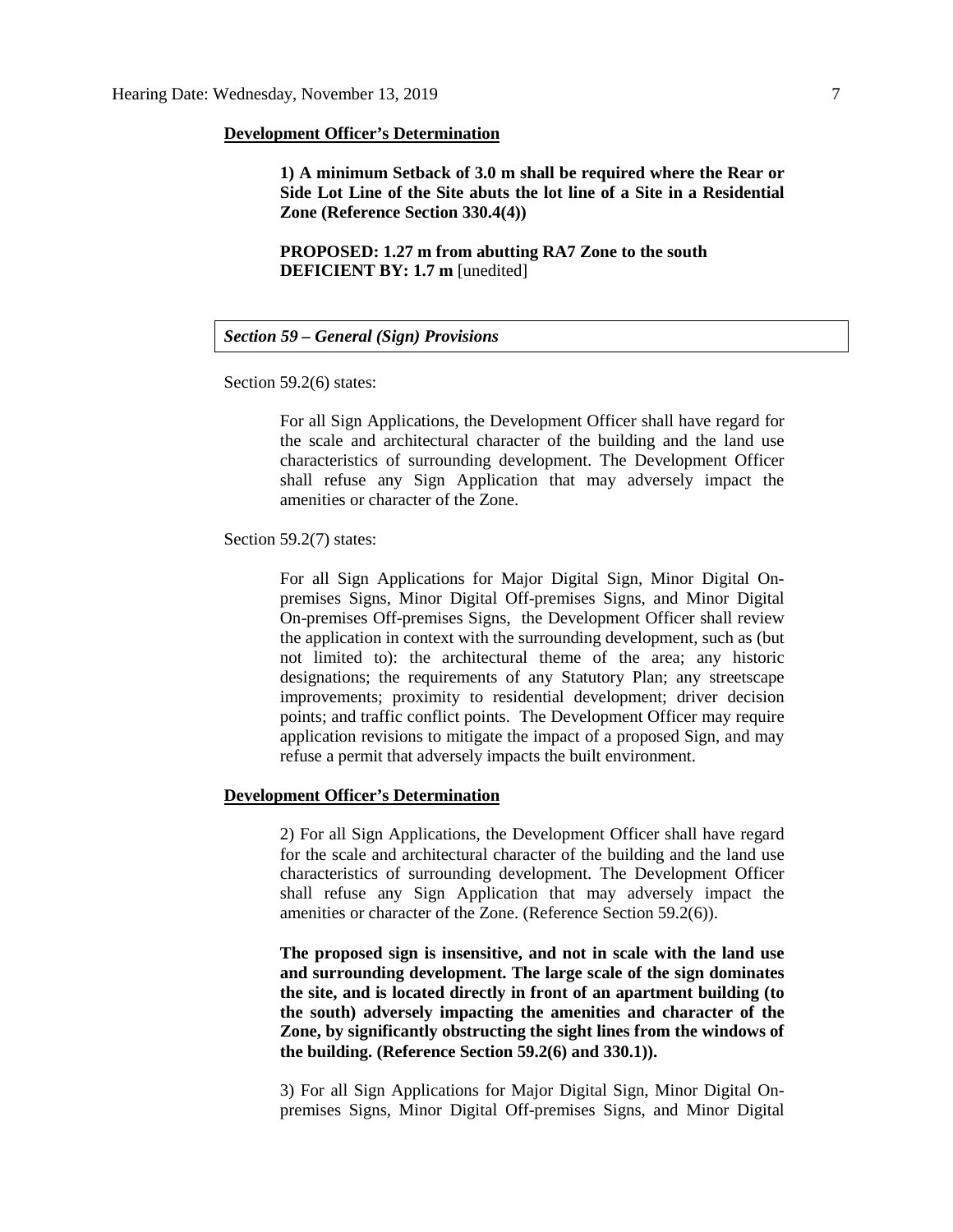On-premises Off-premises Signs, the Development Officer shall review the application in context with the surrounding development, such as (but not limited to): the architectural theme of the area; any historic designations; the requirements of any Statutory Plan; any streetscape improvements; proximity to residential development; driver decision points; and traffic conflict points. The Development Officer may require application revisions to mitigate the impact of a proposed Sign, and may refuse a permit that adversely impacts the built environment. (Reference Section 59.2(7)).

**The proposed sign is in close proximity to the residential apartment building to the south. In the opinion of the Development Officer, the sign will adversely impact the surrounding built environment by obstructing the light and sight lines from multiple residential units on the first, second and third floors of the neighboring apartment building located to the south.** 

**The applicant was advised that the sign was insensitive to neighboring residential uses. However, there have been no revisions made to the scale, design, height, or location of the the proposed Minor Digital On Premises/Off Premises sign to mitigate the negative impacts to the adjacent residential use, or surrounding developments.** [unedited]

#### Notice to Applicant/Appellant

Provincial legislation requires that the Subdivision and Development Appeal Board issue its official decision in writing within fifteen days of the conclusion of the hearing. \_\_\_\_\_\_\_\_\_\_\_\_\_\_\_\_\_\_\_\_\_\_\_\_\_\_\_\_\_\_\_\_\_\_\_\_\_\_\_\_\_\_\_\_\_\_\_\_\_\_\_\_\_\_\_\_\_\_\_\_\_\_\_\_\_\_\_\_\_\_\_\_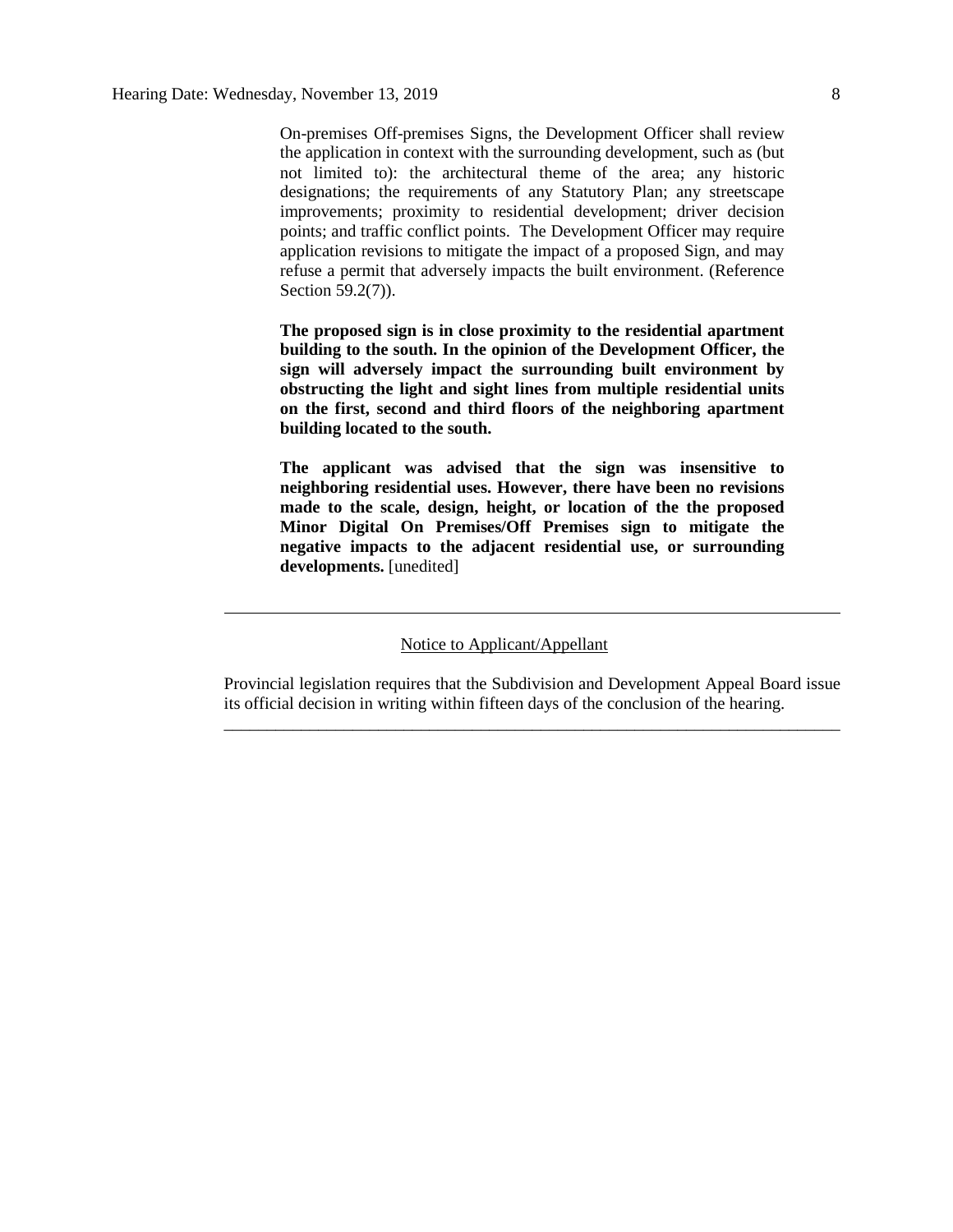| <b>dmonton</b>                                                                                  | Project Number: 311645449-001<br><b>Application Date:</b><br>APR 23, 2019                                                  |  |  |  |  |  |  |  |  |
|-------------------------------------------------------------------------------------------------|----------------------------------------------------------------------------------------------------------------------------|--|--|--|--|--|--|--|--|
|                                                                                                 | Printed:<br>August 19, 2019 at 1:42 PM<br><b>Application for</b><br>Page:<br>1 of 2                                        |  |  |  |  |  |  |  |  |
| <b>Sign Combo Permit</b>                                                                        |                                                                                                                            |  |  |  |  |  |  |  |  |
| This document is a Development Permit Decision for the development application described below. |                                                                                                                            |  |  |  |  |  |  |  |  |
| Applicant                                                                                       | Property Address(es) and Legal Description(s)                                                                              |  |  |  |  |  |  |  |  |
| 9440 - 149 STREET NW                                                                            |                                                                                                                            |  |  |  |  |  |  |  |  |
|                                                                                                 | Plan 5710AF Blk 68 Lot 3                                                                                                   |  |  |  |  |  |  |  |  |
|                                                                                                 | <b>Location(s) of Work</b>                                                                                                 |  |  |  |  |  |  |  |  |
|                                                                                                 | Suite:<br>9440 - 149 STREET NW                                                                                             |  |  |  |  |  |  |  |  |
|                                                                                                 | Entryway: 9440 - 149 STREET NW                                                                                             |  |  |  |  |  |  |  |  |
|                                                                                                 | Building: 9440 - 149 STREET NW                                                                                             |  |  |  |  |  |  |  |  |
| <b>Scope of Application</b><br>(PATTISON - TOOR HOLDINGS INC.).<br><b>Permit Details</b>        | To install a Freestanding Minor Digital On-premises Off-premises Sign (4.9m x 6.1m, incl digital panel 3m x 6.1m facing N) |  |  |  |  |  |  |  |  |
|                                                                                                 |                                                                                                                            |  |  |  |  |  |  |  |  |
| ASA Sticker No./Name of Engineer:<br>Construction Value: 100000                                 | Class of Permit:<br><b>Expiry Date:</b>                                                                                    |  |  |  |  |  |  |  |  |
|                                                                                                 |                                                                                                                            |  |  |  |  |  |  |  |  |
| Fascia Off-premises Sign: 0                                                                     | Freestanding Off-premises Sign: 0                                                                                          |  |  |  |  |  |  |  |  |
| Fascia On-premises Sign: 0                                                                      | Freestanding On-premises Sign: 0                                                                                           |  |  |  |  |  |  |  |  |
| Roof Off-premises Sign: 0                                                                       | Projecting Off-premises Sign: 0                                                                                            |  |  |  |  |  |  |  |  |
| Roof On-premises Sign: 0                                                                        | Projecting On-premises Sign: 0                                                                                             |  |  |  |  |  |  |  |  |
| Minor Digital On-premises Sign: 0                                                               | Replacement Panel on Existing Sign: 0                                                                                      |  |  |  |  |  |  |  |  |
| Minor Digital Off-premises Sign: 0                                                              | Comprehensive Sign Design: 0                                                                                               |  |  |  |  |  |  |  |  |
| Minor Digital On/Off-premises Sign: 1                                                           | Major Digital Sign: 0                                                                                                      |  |  |  |  |  |  |  |  |
| I/We certify that the above noted details are correct.                                          |                                                                                                                            |  |  |  |  |  |  |  |  |
| Applicant signature:                                                                            |                                                                                                                            |  |  |  |  |  |  |  |  |
| <b>Development Application Decision</b><br>Refused<br>Issue Date: Jul 31, 2019                  | Development Authority: NOORMAN, BRENDA                                                                                     |  |  |  |  |  |  |  |  |
|                                                                                                 | THIS IS NOT A PERMIT                                                                                                       |  |  |  |  |  |  |  |  |
|                                                                                                 |                                                                                                                            |  |  |  |  |  |  |  |  |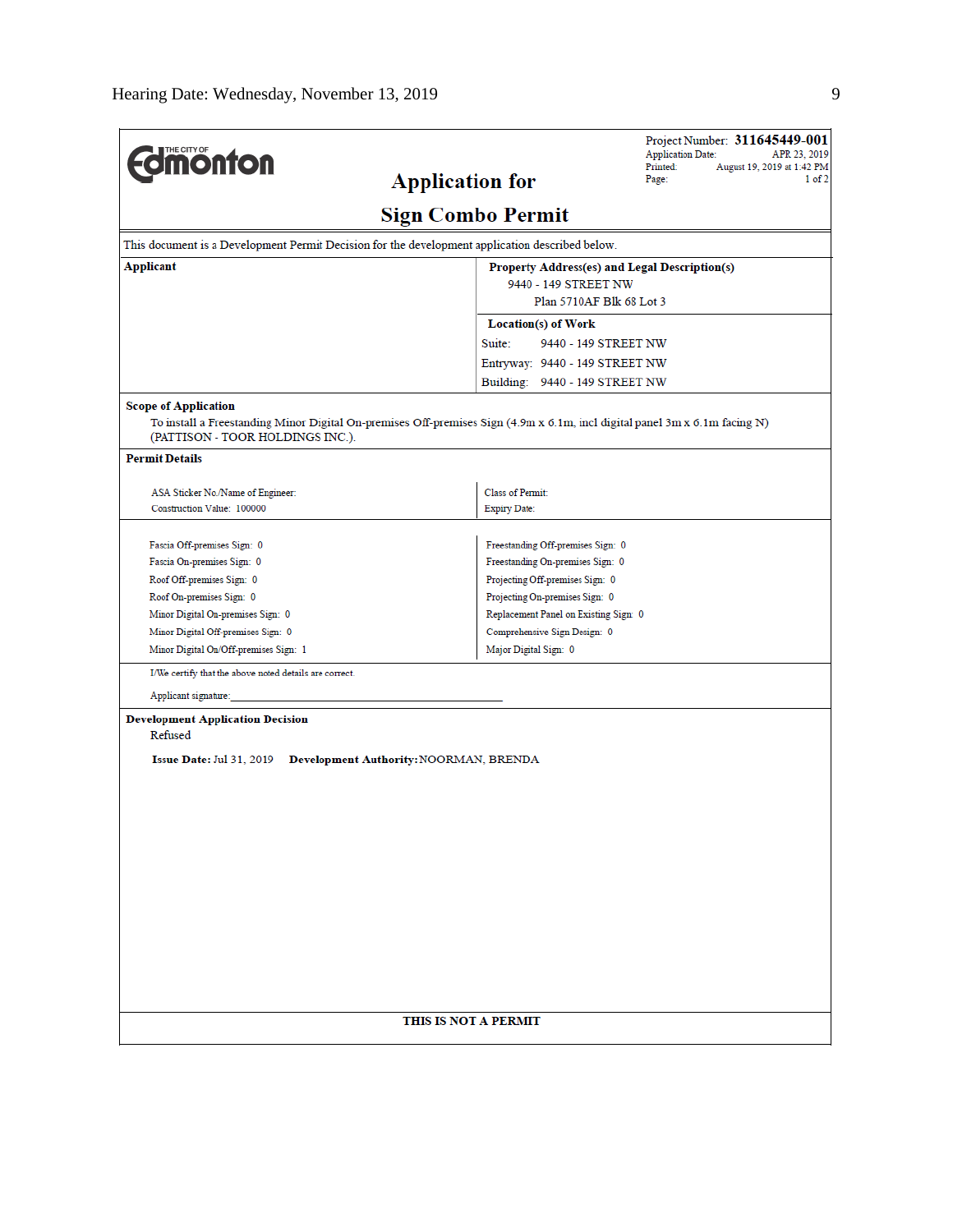|                                                                                                                                                                                                                                                                                                                                                                                                                                                                                                                                                                                                                                                                                                                                                                   |                                                                                                                                                                                |                          |                      | <b>Application Date:</b>     | Project Number: 311645449-001<br>APR 23, 2019 |  |  |  |  |  |
|-------------------------------------------------------------------------------------------------------------------------------------------------------------------------------------------------------------------------------------------------------------------------------------------------------------------------------------------------------------------------------------------------------------------------------------------------------------------------------------------------------------------------------------------------------------------------------------------------------------------------------------------------------------------------------------------------------------------------------------------------------------------|--------------------------------------------------------------------------------------------------------------------------------------------------------------------------------|--------------------------|----------------------|------------------------------|-----------------------------------------------|--|--|--|--|--|
| <b>onton</b>                                                                                                                                                                                                                                                                                                                                                                                                                                                                                                                                                                                                                                                                                                                                                      |                                                                                                                                                                                | <b>Application for</b>   |                      | Printed:<br>Page:            | August 19, 2019 at 1:42 PM<br>$2$ of $2$      |  |  |  |  |  |
|                                                                                                                                                                                                                                                                                                                                                                                                                                                                                                                                                                                                                                                                                                                                                                   |                                                                                                                                                                                | <b>Sign Combo Permit</b> |                      |                              |                                               |  |  |  |  |  |
| <b>Reason for Refusal</b>                                                                                                                                                                                                                                                                                                                                                                                                                                                                                                                                                                                                                                                                                                                                         |                                                                                                                                                                                |                          |                      |                              |                                               |  |  |  |  |  |
|                                                                                                                                                                                                                                                                                                                                                                                                                                                                                                                                                                                                                                                                                                                                                                   | 1) A minimum Setback of 3.0 m shall be required where the Rear or Side Lot Line of the Site abuts the lot line of a Site in a<br>Residential Zone (Reference Section 330.4(4)) |                          |                      |                              |                                               |  |  |  |  |  |
| PROPOSED: 1.27 m from abutting RA7 Zone to the south<br>DEFICIENT BY: 1.7 m                                                                                                                                                                                                                                                                                                                                                                                                                                                                                                                                                                                                                                                                                       |                                                                                                                                                                                |                          |                      |                              |                                               |  |  |  |  |  |
| 2) For all Sign Applications, the Development Officer shall have regard for the scale and architectural character of the building and<br>the land use characteristics of surrounding development. The Development Officer shall refuse any Sign Application that may<br>adversely impact the amenities or character of the Zone. (Reference Section 59.2(6)).                                                                                                                                                                                                                                                                                                                                                                                                     |                                                                                                                                                                                |                          |                      |                              |                                               |  |  |  |  |  |
| The proposed sign is insensitive, and not in scale with the land use and surrounding development. The large scale of the sign<br>dominates the site, and is located directly in front of an apartment building (to the south) adversely impacting the amenities and<br>character of the Zone, by significantly obstructing the sight lines from the windows of the building. (Reference Section 59.2(6) and<br>$330.1)$ ).                                                                                                                                                                                                                                                                                                                                        |                                                                                                                                                                                |                          |                      |                              |                                               |  |  |  |  |  |
| 3) For all Sign Applications for Major Digital Sign, Minor Digital On-premises Signs, Minor Digital Off-premises Signs, and Minor<br>Digital On-premises Off-premises Signs, the Development Officer shall review the application in context with the surrounding<br>development, such as (but not limited to): the architectural theme of the area; any historic designations; the requirements of any<br>Statutory Plan; any streetscape improvements; proximity to residential development; driver decision points; and traffic conflict<br>points. The Development Officer may require application revisions to mitigate the impact of a proposed Sign, and may refuse a<br>permit that adversely impacts the built environment. (Reference Section 59.2(7)). |                                                                                                                                                                                |                          |                      |                              |                                               |  |  |  |  |  |
| The proposed sign is in close proximity to the residential apartment building to the south. In the opinion of the Development<br>Officer, the sign will adversely impact the surrounding built environment by obstructing the light and sight lines from multiple<br>residential units on the first, second and third floors of the neighboring apartment building located to the south.<br>The applicant was advised that the sign was insensitive to neighboring residential uses. However, there have been no revisions<br>made to the scale, design, height, or location of the the proposed Minor Digital On Premises/Off Premises sign to mitigate the<br>negative impacts to the adjacent residential use, or surrounding developments.                    |                                                                                                                                                                                |                          |                      |                              |                                               |  |  |  |  |  |
| <b>Rights of Appeal</b><br>The Applicant has the right of appeal within 21 days after the date on which the decision is made, as outlined in Section 683<br>through 689 of the Municipal Government Act.                                                                                                                                                                                                                                                                                                                                                                                                                                                                                                                                                          |                                                                                                                                                                                |                          |                      |                              |                                               |  |  |  |  |  |
| Fees                                                                                                                                                                                                                                                                                                                                                                                                                                                                                                                                                                                                                                                                                                                                                              |                                                                                                                                                                                |                          |                      |                              |                                               |  |  |  |  |  |
|                                                                                                                                                                                                                                                                                                                                                                                                                                                                                                                                                                                                                                                                                                                                                                   | <b>Fee Amount</b>                                                                                                                                                              | <b>Amount Paid</b>       | Receipt #            | <b>Date Paid</b>             |                                               |  |  |  |  |  |
| <b>Sign Building Permit Fee</b><br>Sign Dev Appl Fee - Digital Signs                                                                                                                                                                                                                                                                                                                                                                                                                                                                                                                                                                                                                                                                                              | \$1,057.00<br>\$458.00                                                                                                                                                         | \$1,057.00<br>\$458.00   | 05795713<br>05795713 | Apr 23, 2019<br>Apr 23, 2019 |                                               |  |  |  |  |  |
| Safety Codes Fee                                                                                                                                                                                                                                                                                                                                                                                                                                                                                                                                                                                                                                                                                                                                                  | \$42.28                                                                                                                                                                        | \$42.28                  | 05795713             | Apr 23, 2019                 |                                               |  |  |  |  |  |
| <b>Total GST Amount:</b>                                                                                                                                                                                                                                                                                                                                                                                                                                                                                                                                                                                                                                                                                                                                          | \$0.00                                                                                                                                                                         |                          |                      |                              |                                               |  |  |  |  |  |
| <b>Totals for Permit:</b>                                                                                                                                                                                                                                                                                                                                                                                                                                                                                                                                                                                                                                                                                                                                         | \$1,557.28                                                                                                                                                                     | \$1,557.28               |                      |                              |                                               |  |  |  |  |  |
|                                                                                                                                                                                                                                                                                                                                                                                                                                                                                                                                                                                                                                                                                                                                                                   |                                                                                                                                                                                |                          |                      |                              |                                               |  |  |  |  |  |
|                                                                                                                                                                                                                                                                                                                                                                                                                                                                                                                                                                                                                                                                                                                                                                   |                                                                                                                                                                                | THIS IS NOT A PERMIT     |                      |                              |                                               |  |  |  |  |  |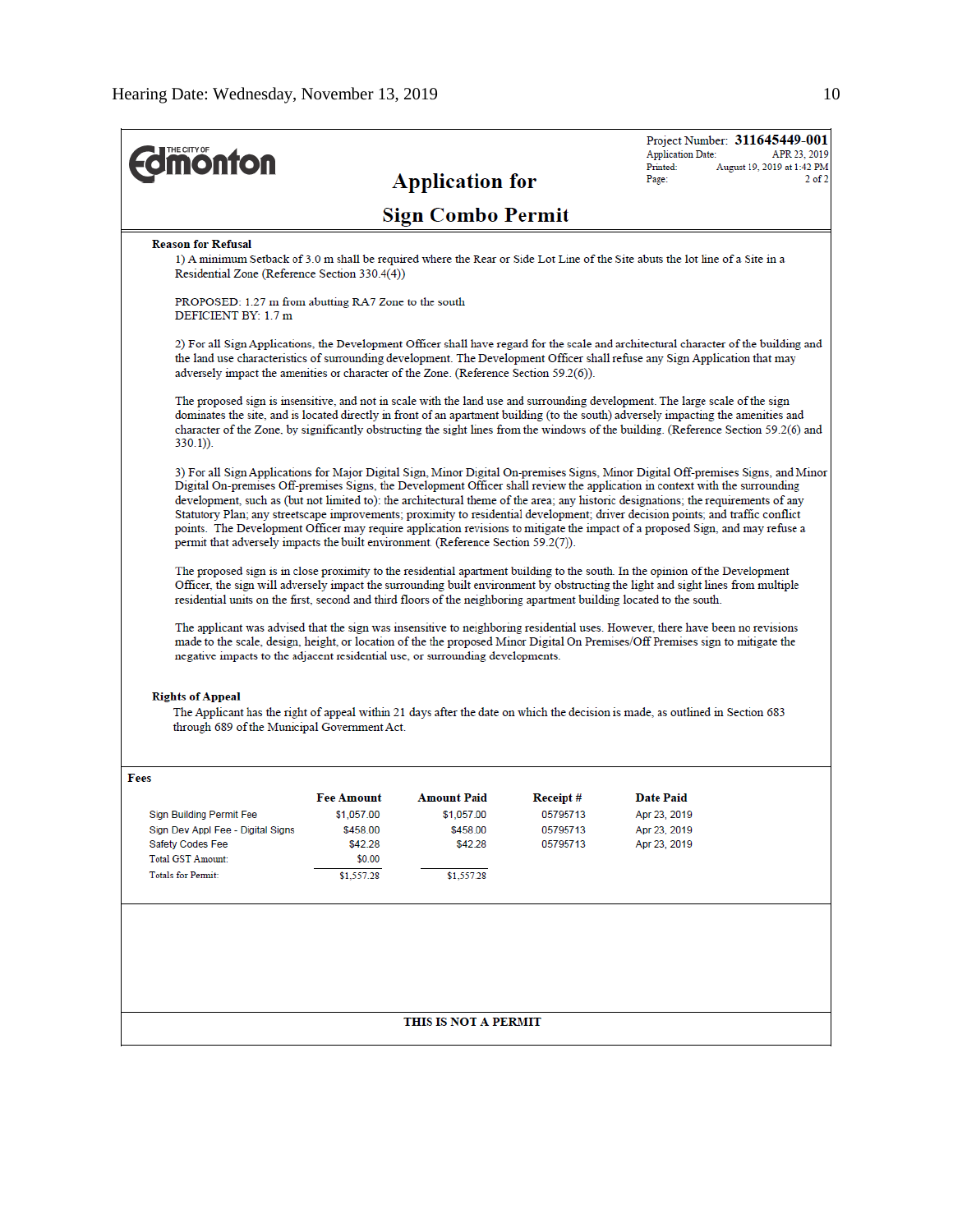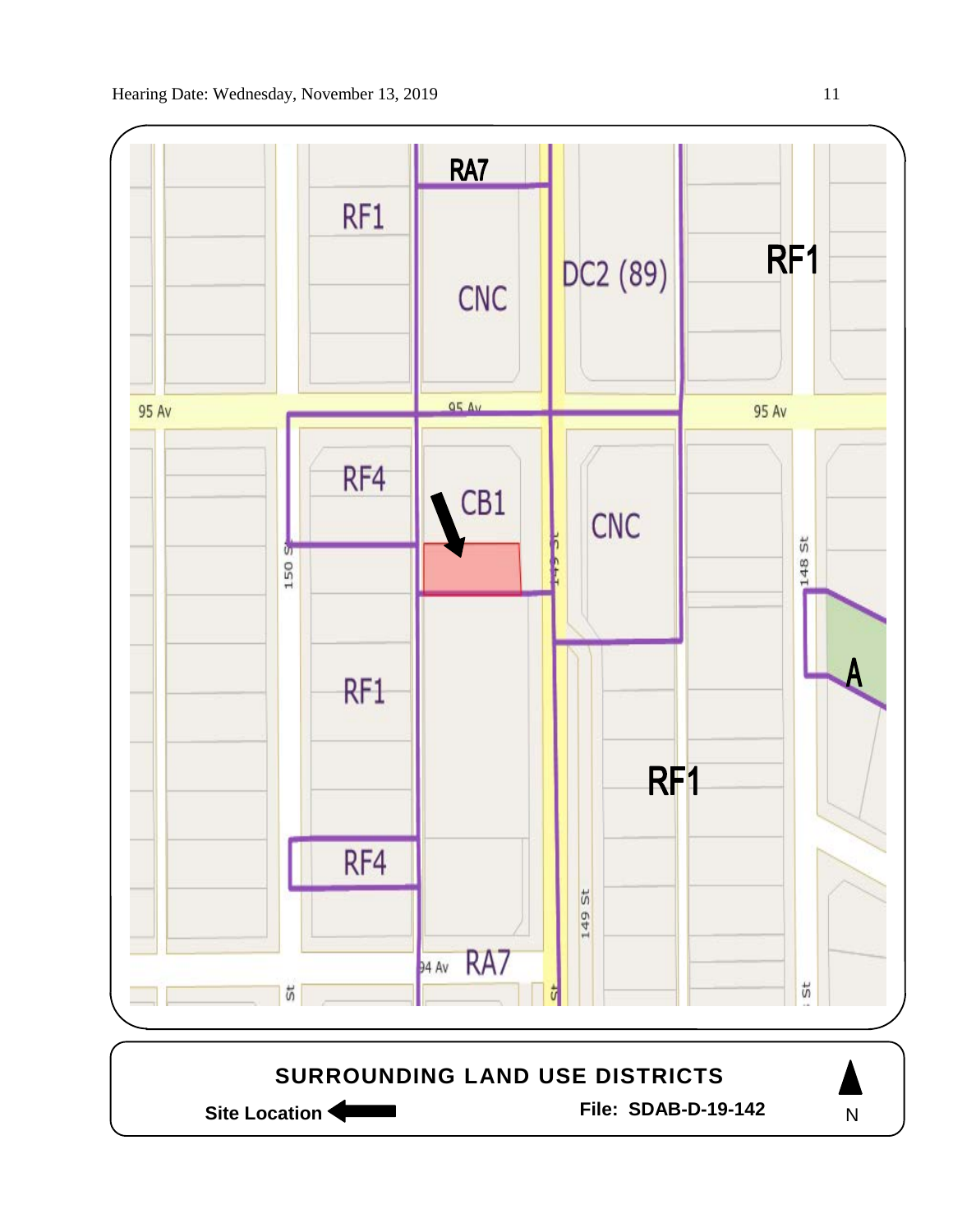ITEM II: 10:30 A.M. FILE: SDAB-D-19-198 AN APPEAL FROM THE DECISION OF THE DEVELOPMENT OFFICER APPELLANT: APPLICATION NO.: 326740488-001 APPLICATION TO: Change the Use from a General Retail use to a Cannabis Retail Sales and to construct interior alterations DECISION OF THE DEVELOPMENT AUTHORITY: Refused DECISION DATE: October 8, 2019 DATE OF APPEAL: October 22, 2019 MUNICIPAL DESCRIPTION OF SUBJECT PROPERTY: 11803 - 26 Avenue SW LEGAL DESCRIPTION: Plan 1522818 Blk 3 Lot 2 ZONE: (TC-C) Heritage Valley Town Centre Commercial Zone OVERLAY: Special Area, Heritage Valley Town Centre STATUTORY PLAN: Heritage Valley Town Centre Neighbourhood Area Structure Plan

## *Grounds for Appeal*

The Appellant provided the following reasons for appealing the decision of the Development Authority:

> The Appellant respectfully appeals the decision of the development officer on the following grounds:

> (a) The proposed development represents a permitted use on the subject lands.

> (b) The provisions of s. 70 of the Edmonton Zoning Bylaw do not limit this Board's authority to approve the proposed development.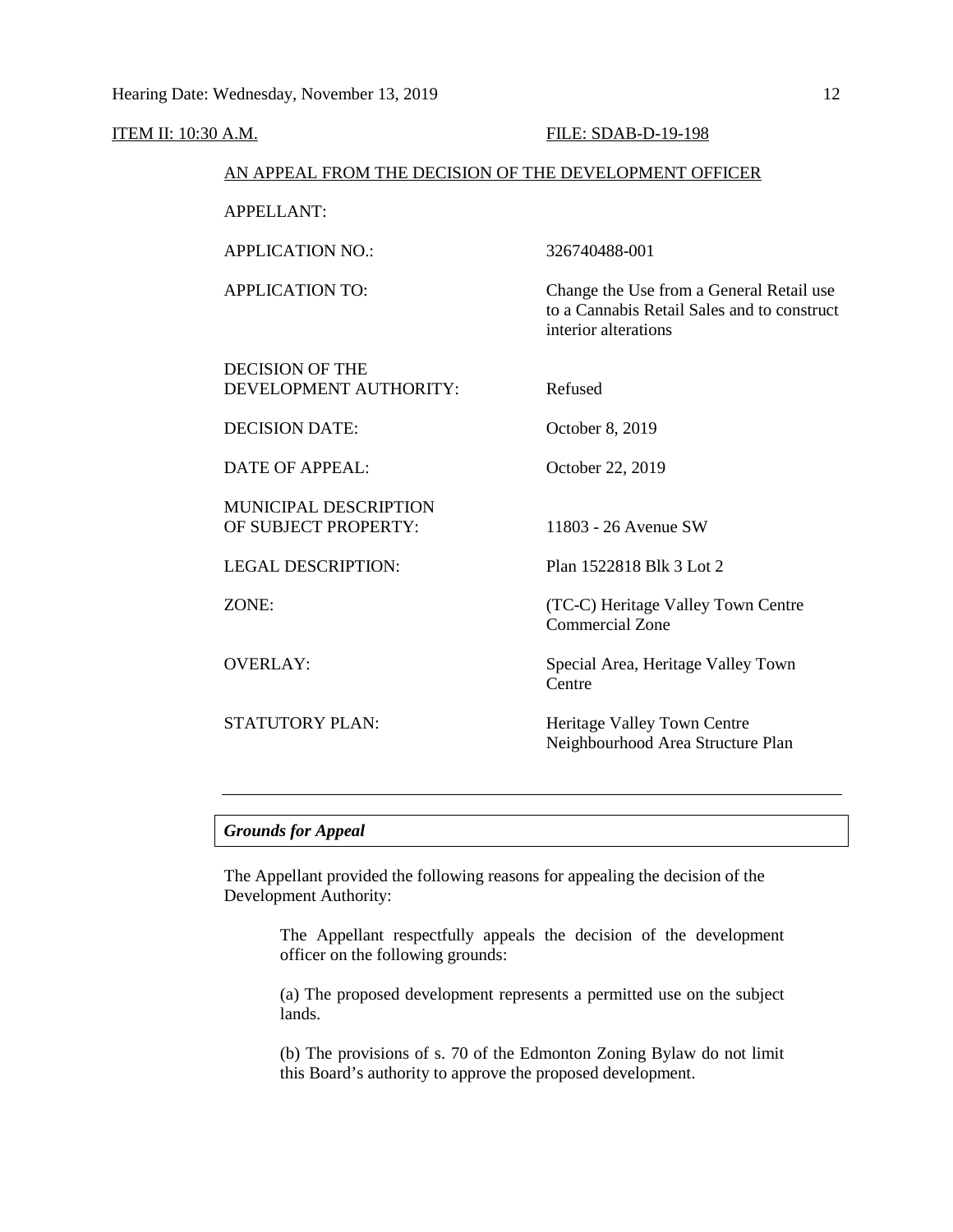(c) If the setback in Section 70 of the Edmonton Zoning Bylaw is applicable (which is not acknowledged), then it is appropriate for this Board to vary the setback as the variance will not negatively impact the amenities of the neighbourhood or the use, value and enjoyment of neighbouring properties.

(d) Such further and other reasons as may be presented at the hearing of this matter.

# *General Matters*

#### **Appeal Information:**

The *Municipal Government Act*, RSA 2000, c M-26 states the following:

#### **Grounds for Appeal**

**685(1)** If a development authority

- (a) fails or refuses to issue a development permit to a person,
- (b) issues a development permit subject to conditions, or
- (c) issues an order under section 645,

the person applying for the permit or affected by the order under section 645 may appeal to the subdivision and development appeal board.

#### **Appeals**

**686(1)** A development appeal to a subdivision and development appeal board is commenced by filing a notice of the appeal, containing reasons, with the board,

- (a) in the case of an appeal made by a person referred to in section 685(1)
	- (i) with respect to an application for a development permit,
		- (A) within 21 days after the date on which the written decision is given under section 642, […]

#### **Hearing and Decision**

**687(3)** In determining an appeal, the subdivision and development appeal board

…

(a.1) must comply with the land use policies;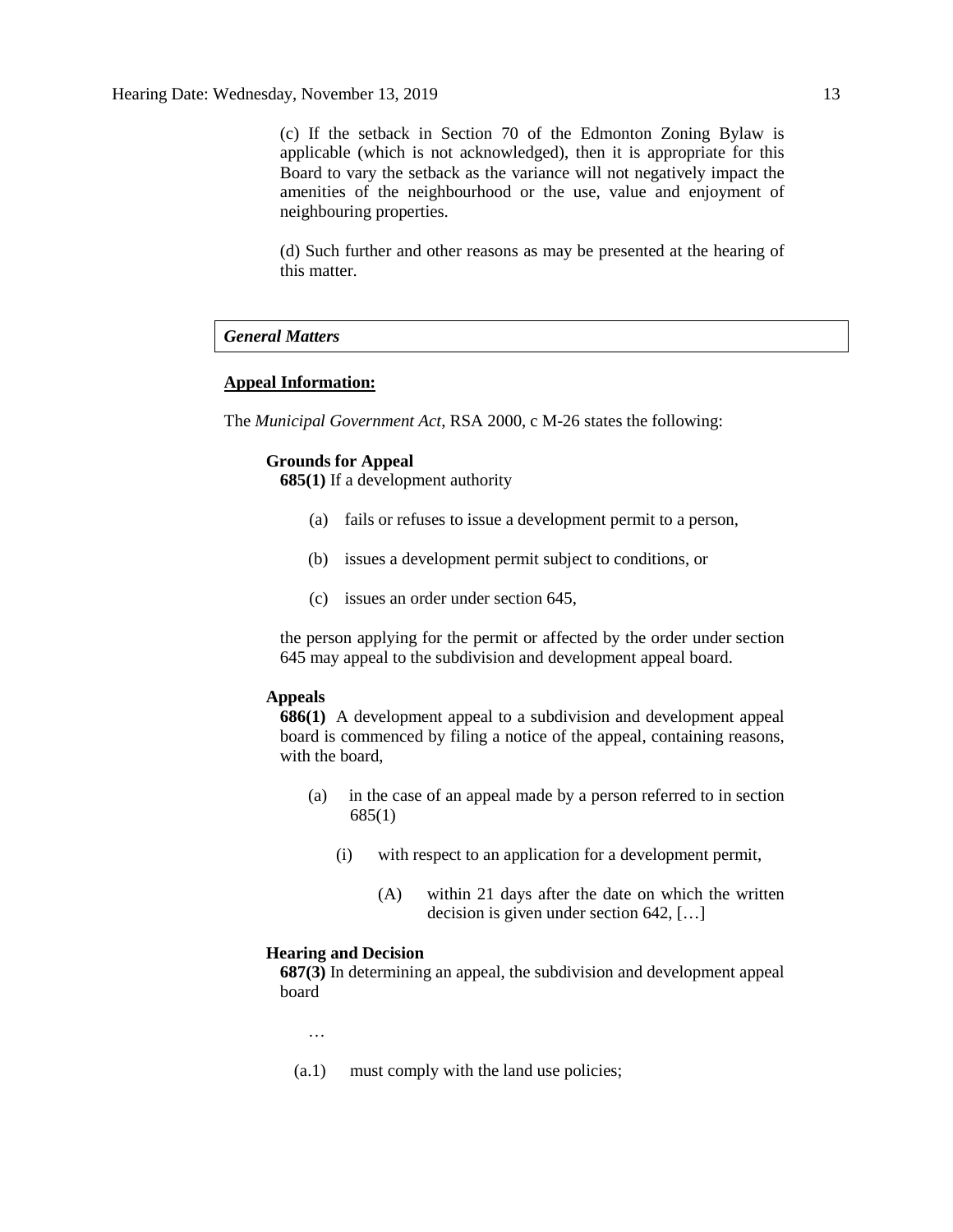- (a.2) subject to section 638, must comply with any applicable statutory plans;
- (a.3) subject to clauses (a.4) and (d), must comply with any land use bylaw in effect;
- (a.4) must comply with the applicable requirements of the regulations under the Gaming, Liquor and Cannabis Act respecting the location of premises described in a cannabis licence and distances between those premises and other premises;
	- …
	- (c) may confirm, revoke or vary the order, decision or development permit or any condition attached to any of them or make or substitute an order, decision or permit of its own;
	- (d) may make an order or decision or issue or confirm the issue of a development permit even though the proposed development does not comply with the land use bylaw if, in its opinion,
		- (i) the proposed development would not
			- (A) unduly interfere with the amenities of the neighbourhood, or
			- (B) materially interfere with or affect the use, enjoyment or value of neighbouring parcels of land,
		- and
		- (ii) the proposed development conforms with the use prescribed for that land or building in the land use bylaw.

#### **General Provisions from the** *Edmonton Zoning Bylaw:*

Under section 990.4(2)(d), **Cannabis Retail Sales** is a **Permitted Use** in the **(TC-C) Heritage Valley Town Centre Commercial Zone.**

Under section 7.4(9), **Cannabis Retail Sales** means:

development used for the retail sale of Cannabis that is authorized by provincial or federal legislation. This Use may include retail sales of Cannabis accessories. This Use does not include Cannabis Production and Distribution.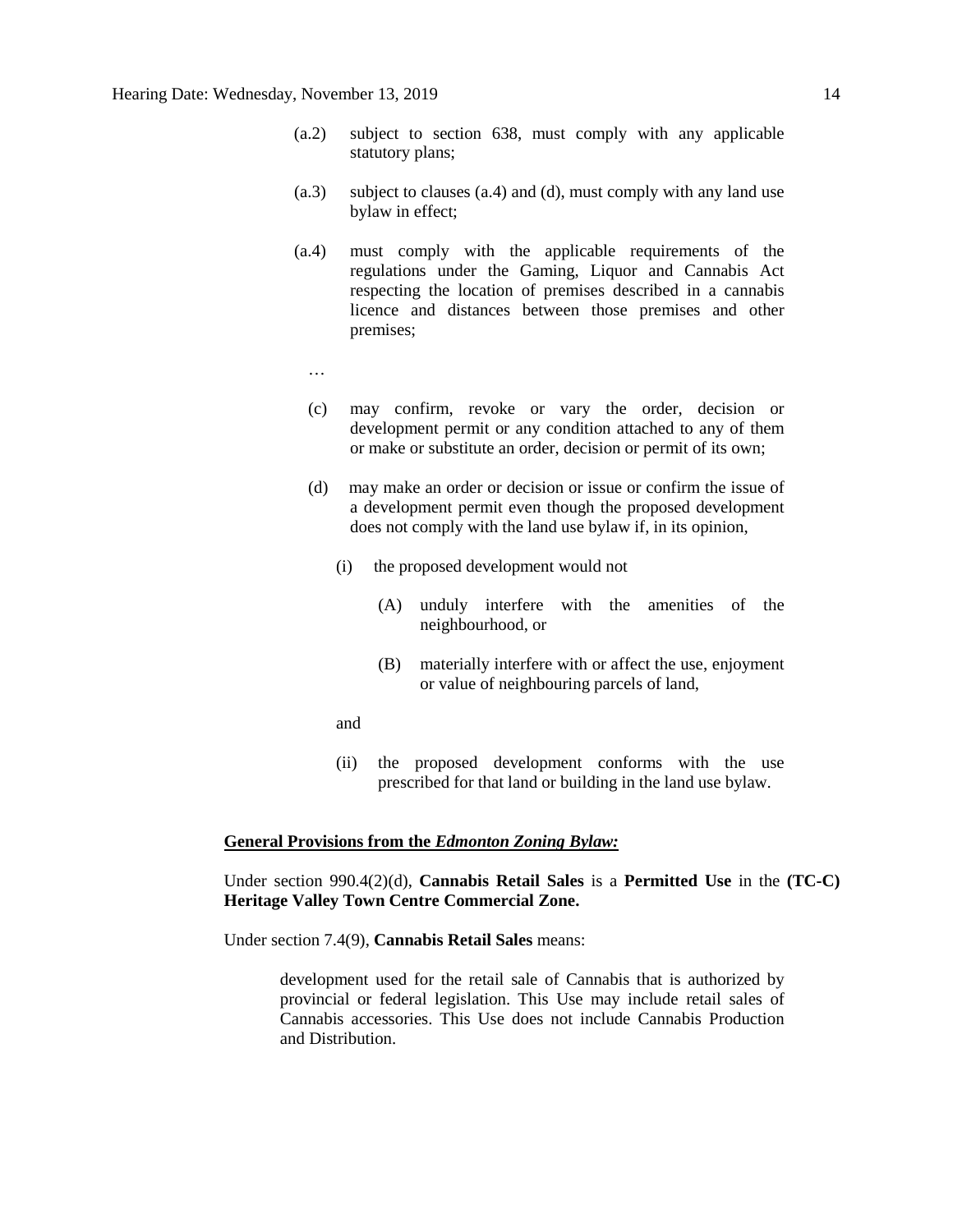Under section 6.1, **Cannabis** means:

a cannabis plant and anything referred to in subsection (a) of this definition but does not include anything referred to in subsection (b) of this definition:

- a. Cannabis includes:
	- i. any part of a cannabis plant, including the phytocannabinoids produced by, or found in, such a plant, regardless of whether that part has been processed or not, other than a part of the plant referred to in subsection (b) of this definition.
	- ii. any substance or mixture of substances that contains or has on it any part of such a plant;
	- iii. any substance that is identical to any phytocannabinoid produced by, or found in, such a plant, regardless of how the substance was obtained.
- b. Notwithstanding subsection (a) of this definition, Cannabis does not include:
	- i. a non-viable seed of a cannabis plant;
	- ii. a mature stalk, without any leaf, flower, seed or branch, of such plant;
	- iii. fibre derived from a stalk referred in subsection (b)(ii) of this definition; and
	- iv. the root or any part of the root of such a plant.

Section 990.4(4.1)(p) states "Cannabis Retail Sales shall comply with Section 70 of this Bylaw."

## Section 990.4(1) states that the **General Purpose** of the **(TC-C) Heritage Valley Town Centre Commercial Zone** is:

to create a high quality, pedestrian-friendly commercial development in accordance with the Objectives and Policies of the Heritage Valley Town Centre Neighbourhood Area Structure Plan. This Zone will allow for a mix of large, medium and/or small format retail, office, entertainment, cultural and institutional Uses recognizing the proximity and prominence of the transit node (LRT station and bus facilities) within the Heritage Valley Town Centre.

Section 990.1 states that the **General Purpose** of the **Special Area Heritage Valley Town Centre** is: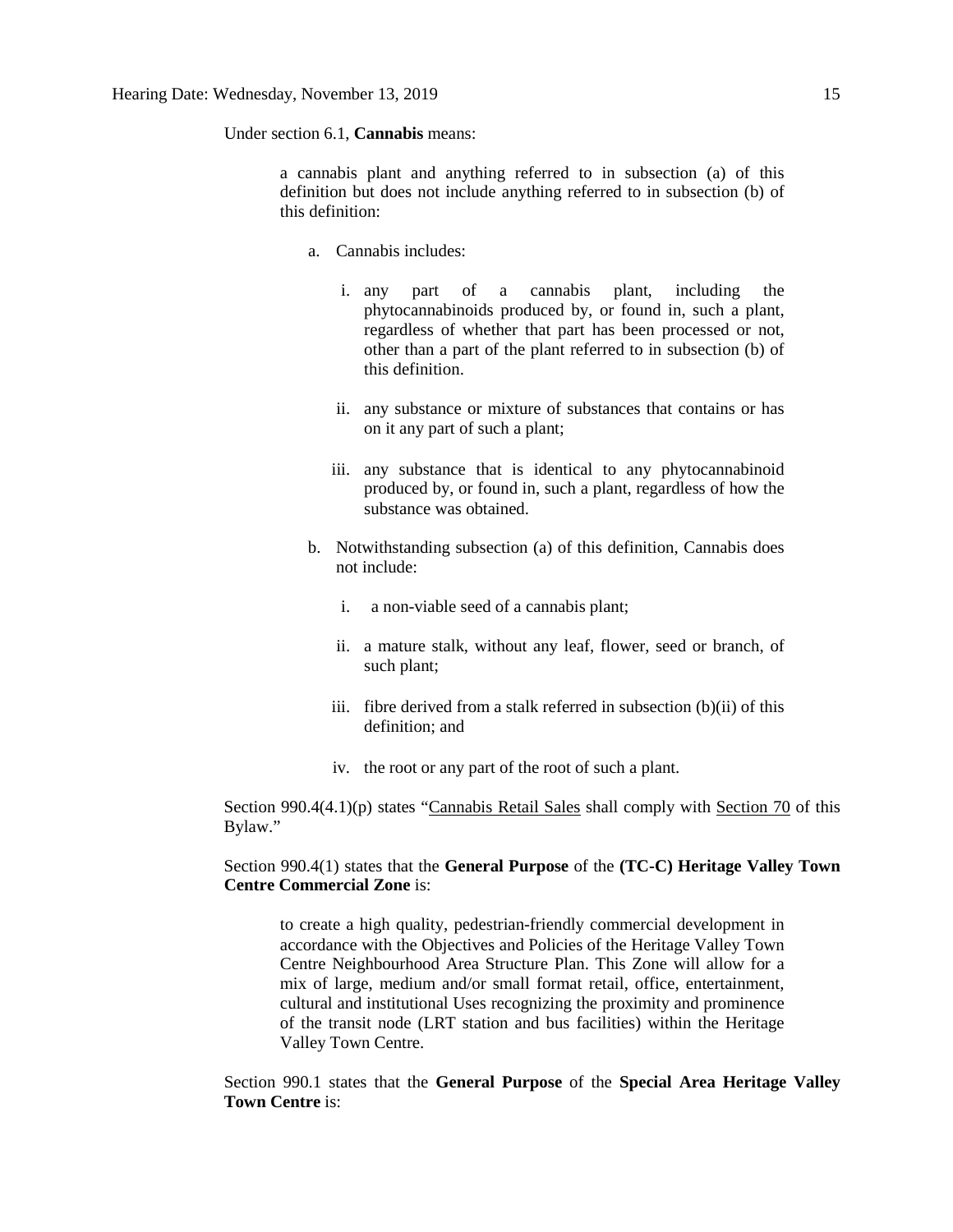to designate a portion of Heritage Valley Town Centre, as shown on Appendix I of this Section, as a Special Area and to adopt appropriate land use regulations to achieve the development objectives of the Heritage Valley Town Centre Neighbourhood Area Structure Plan.

#### *Section 70 – Cannabis Retail Sales*

- 1. Any Cannabis Retail Sales shall not be located less than 200 m from any other Cannabis Retail Sales. For the purposes of this subsection only:
	- a. the [200 m](javascript:void(0);) separation distance shall be measured from the closest point of the Cannabis Retail Sales Use to the closest point of any other approved Cannabis Retail Sales Use;
	- b. A Development Officer shall not grant a variance to reduce the separation distance by more than [20 m](javascript:void(0);) in compliance with [Section](https://webdocs.edmonton.ca/InfraPlan/zoningbylaw/ZoningBylaw/Part1/Administrative/11__Authority_and_Responsibility_of_the_Development_Officer.htm)  [11;](https://webdocs.edmonton.ca/InfraPlan/zoningbylaw/ZoningBylaw/Part1/Administrative/11__Authority_and_Responsibility_of_the_Development_Officer.htm) and
	- c. The issuance of a Development Permit which contains a variance to separation distance as described in  $70(1)(b)$  shall be issued as a Class B Discretionary Development.

#### **2. Any Site containing Cannabis Retail Sales shall not be located less than:**

### **a. [200 m](javascript:void(0);) from any Site being used for a public library, at the time of the application for the Development Permit for the Cannabis Retail Sales; and**

- b. [100 m](javascript:void(0);) from any Site being used for Community Recreation Services Use, a community recreation facility or as public lands at the time of application for the Development Permit for the Cannabis Retail Sales.
- 3. For the purposes of subsection 2:
	- a. separation distances shall be measured from the closest point of the subject Site boundary to the closest point of another Site boundary, and shall not be measured from Zone boundaries or from the edges of structures;
	- b. the term "public library" is limited to the collection of literary, artistic, musical and similar reference materials and learning resources in the form of books, electronic files, computers, manuscripts, recordings and films for public use, and does not include private libraries, museums or art galleries.
	- c. the term "community recreation facilities" means indoor municipal facilities used primarily by members of the public to participate in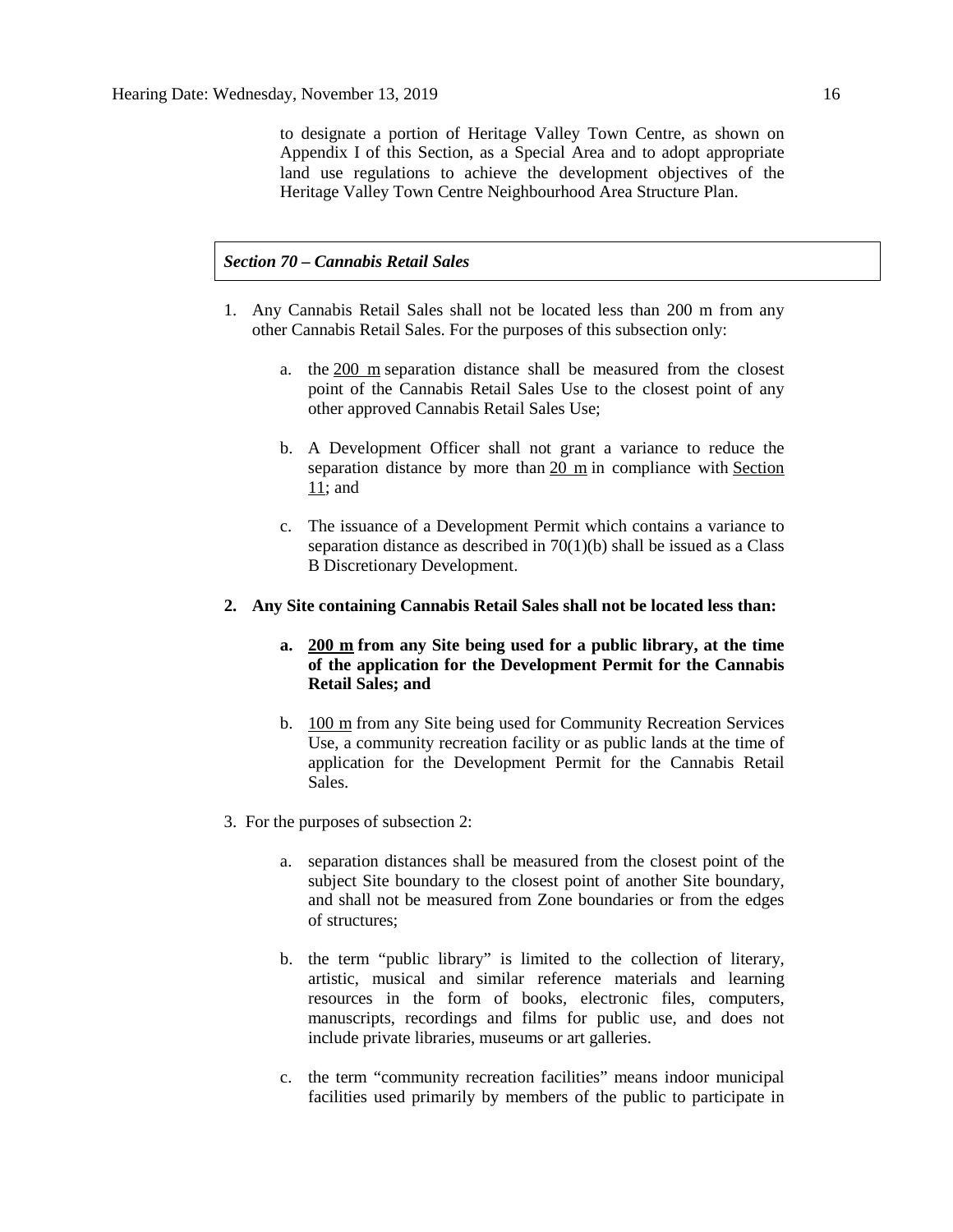recreational activities conducted at the facilities, as per the Municipal Government Act; and

- d. the term "public lands" is limited to Sites zoned [AP,](https://webdocs.edmonton.ca/InfraPlan/zoningbylaw/ZoningBylaw/Part2/Urban/530_(AP)_Public_Parks_Zone.htm) and Sites zoned [A.](https://webdocs.edmonton.ca/InfraPlan/zoningbylaw/ZoningBylaw/Part2/Urban/540_(A)_Metropolitan_Recreation_Zone.htm)
- 4. Subsection 105(3) of the Gaming, Liquor and Cannabis *Regulation*, is expressly varied by the following:
	- a. any Site containing a Cannabis Retail Sales shall not be located less than:

#### *Public or private education*

i. [200 m](javascript:void(0);) from a Site being used for public or private education, at the time of the application for the Development Permit for the Cannabis Retail Sales;

#### *Provincial health care facility*

ii. [100 m](javascript:void(0);) from a Site being used for a provincial health care facility at the time of the application for the Development Permit for the Cannabis Retail Sales; and

#### *School reserve or municipal and school reserve*

iii. [100 m](javascript:void(0);) from a Site designated as school reserve or municipal and school reserve at the time of the application for the Development Permit for the Cannabis Retail Sales.

#### *Measurement of Separation Distances*

b. For the purposes of this subsection, separation distances shall be measured from the closest point of the subject Site boundary to the closest point of another Site boundary, and shall not be measured from Zone boundaries or from the edges of structures.

### *Sites Greater than Two Hectares*

- c. For Sites that are greater than  $2.0$  ha in size and zoned either [CSC](https://webdocs.edmonton.ca/InfraPlan/zoningbylaw/ZoningBylaw/Part2/Commercial/320_(CSC)_Shopping_Centre_Zone.htm) or [DC2,](https://webdocs.edmonton.ca/InfraPlan/zoningbylaw/ZoningBylaw/Part2/Direct/720_(DC2)_Site_Specific_Development_Control_Provision.htm) that do not contain a public library at the time of application for the Development Permit for the Cannabis Retail Sales:
	- i. Subsection 70(2), and 70(4)(a) shall not apply; and
	- ii. the distances referred to in Subsection 105(3) of the *Gaming, Liquor and Cannabis Regulation* shall be expressly varied to 0 m.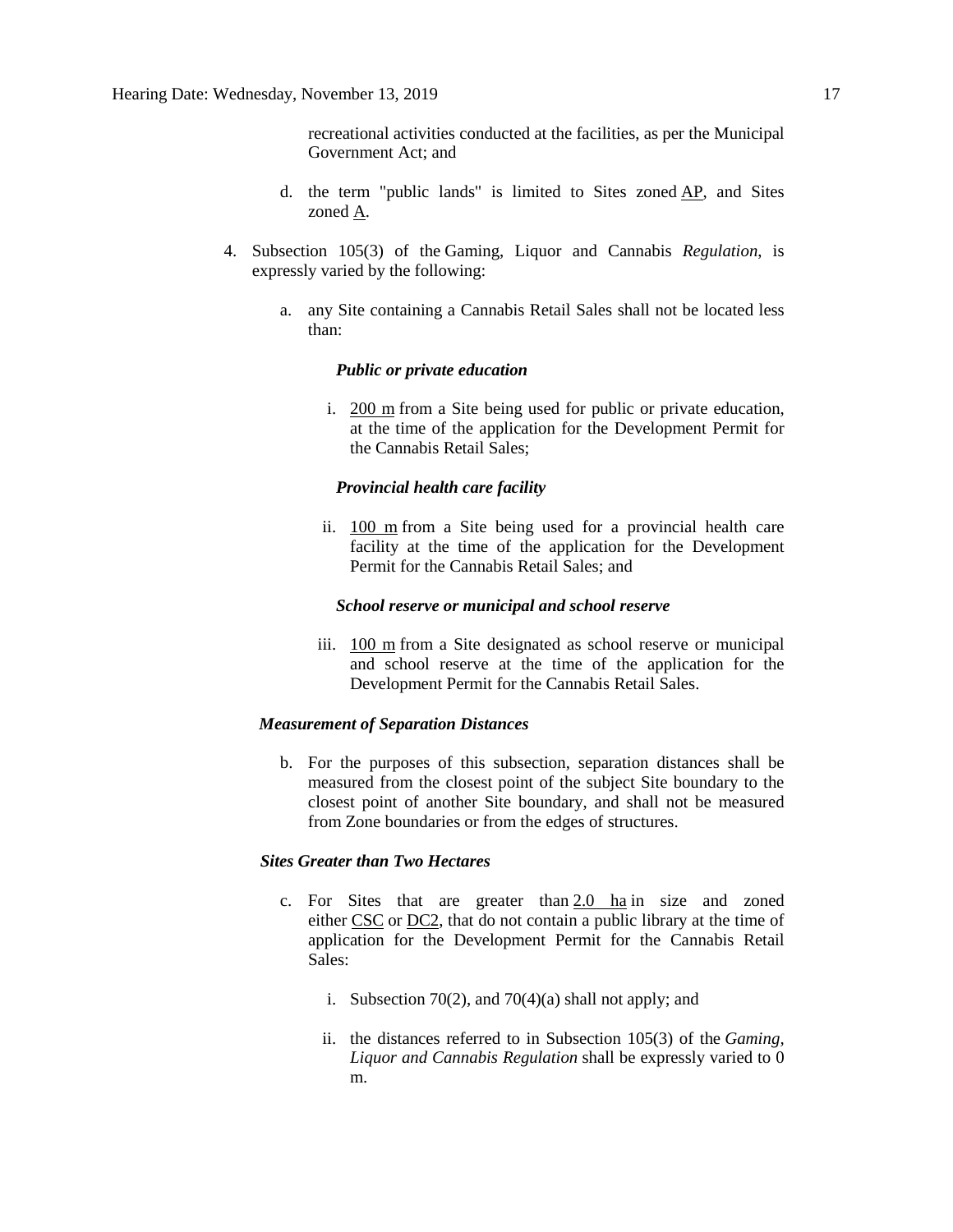- d. For the purposes of subsection  $70(4)(a)(i)$ , the term "public or private education" means a school as defined in subsection  $(1)(y)(i)$  and (1)(y)(ii) of the *School Act (as amended from time to time).*
- **5. Notwithstanding [Section 11](https://webdocs.edmonton.ca/InfraPlan/zoningbylaw/ZoningBylaw/Part1/Administrative/11__Authority_and_Responsibility_of_the_Development_Officer.htm) of this Bylaw, a Development Officer shall not grant a variance to subsection 70(2), 70(3)(a) or 70(4).**

#### **Design Requirements**

- 6. Cannabis Retail Sales shall include design elements that readily allow for natural surveillance to promote a safe urban environment, where applicable and to the satisfaction of the Development Officer, including the following requirements:
	- a. customer access to the store is limited to a storefront that is visible from the street other than a Lane, or a shopping centre parking lot, or mall access that allows visibility from the interior of the mall into the store;
	- b. the exterior of all stores shall have ample transparency from the street;
	- c. Any outdoor lighting shall be designed to ensure a well-lit environment for pedestrians and illumination of the property; and
	- d. Landscaping shall be low-growing shrubs or deciduous trees with a high canopy at maturity to maintain natural surveillance.

#### **Development Officer's Determination**

**The proposed Cannabis Retail Store does not comply with the minimum setback requirement from a Public Library (Section 70.2):**

**Required Setback: 200 m Proposed Setback: 0 m Deficient by 200 m**

**Under Sections 70.1(b) and 70.5 of the Zoning Bylaw, the Development Officer is prohibited from granting a variance to the minimum setback to allow for the proposed Cannabis Retail Store.** [unedited]

#### Notice to Applicant/Appellant

Provincial legislation requires that the Subdivision and Development Appeal Board issue its official decision in writing within fifteen days of the conclusion of the hearing.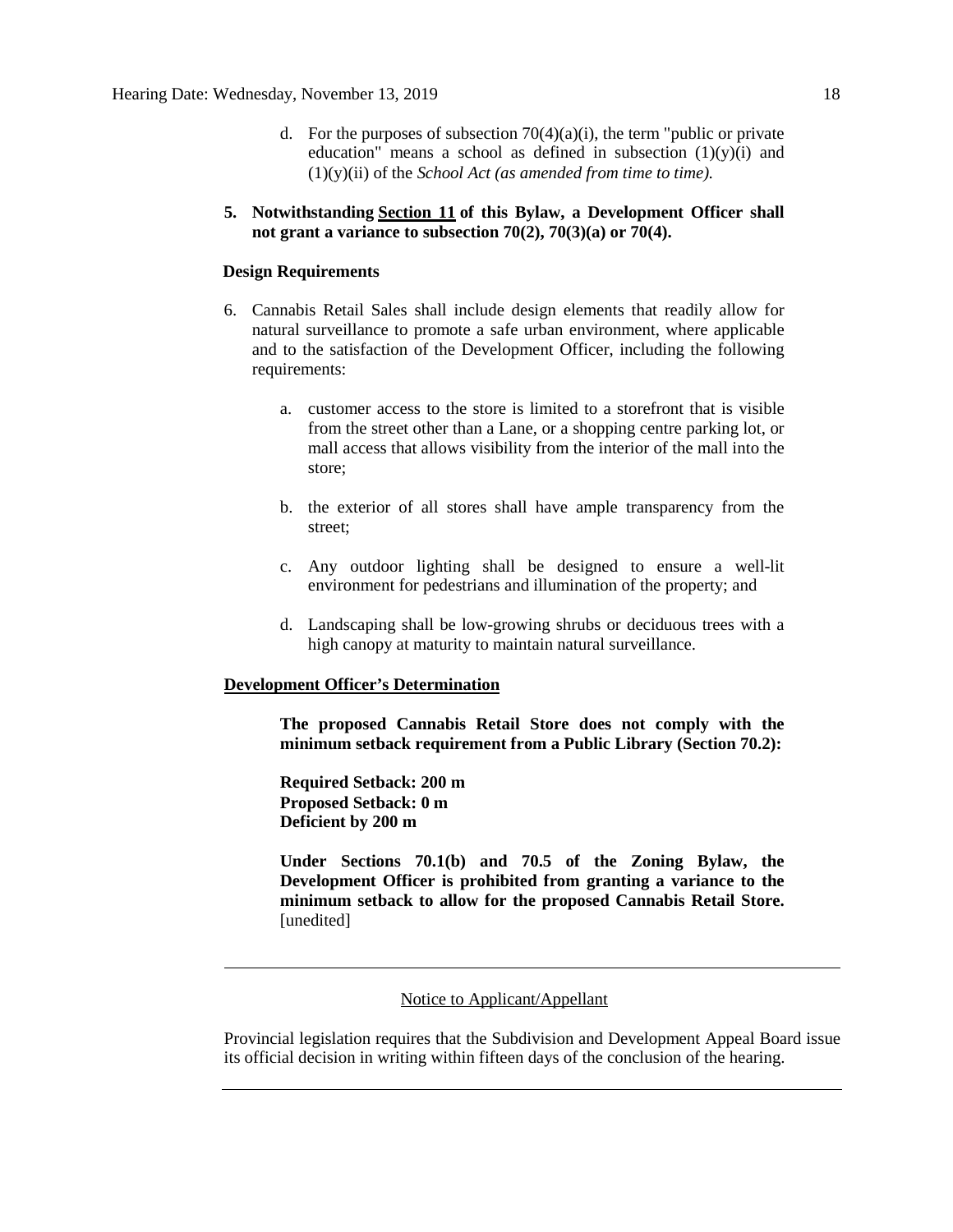| <b>dmonton</b>                                                                                                                                                                                 |                                               | <b>Application for</b>          |                                        |                              | <b>Application Date:</b><br>JUL 30, 2019<br>Printed:<br>October 22, 2019 at 12:58 PM |  |
|------------------------------------------------------------------------------------------------------------------------------------------------------------------------------------------------|-----------------------------------------------|---------------------------------|----------------------------------------|------------------------------|--------------------------------------------------------------------------------------|--|
|                                                                                                                                                                                                |                                               | Page:                           | 1 of 1                                 |                              |                                                                                      |  |
|                                                                                                                                                                                                |                                               | <b>Major Development Permit</b> |                                        |                              |                                                                                      |  |
| This document is a Development Permit Decision for the development application described below.                                                                                                |                                               |                                 |                                        |                              |                                                                                      |  |
| Applicant                                                                                                                                                                                      | Property Address(es) and Legal Description(s) |                                 |                                        |                              |                                                                                      |  |
|                                                                                                                                                                                                |                                               |                                 | 11803 - 26 AVENUE SW                   |                              |                                                                                      |  |
|                                                                                                                                                                                                |                                               |                                 | Plan 1522818 Blk 3 Lot 2               |                              |                                                                                      |  |
|                                                                                                                                                                                                |                                               |                                 | <b>Specific Address(es)</b>            |                              |                                                                                      |  |
|                                                                                                                                                                                                |                                               | Suite:                          |                                        | 2704 - JAMES MOWATT TRAIL SW |                                                                                      |  |
|                                                                                                                                                                                                |                                               |                                 | Entryway: 2704 - JAMES MOWATT TRAIL SW |                              |                                                                                      |  |
|                                                                                                                                                                                                |                                               |                                 | Building: 2704 - JAMES MOWATT TRAIL SW |                              |                                                                                      |  |
| <b>Scope of Application</b>                                                                                                                                                                    |                                               |                                 |                                        |                              |                                                                                      |  |
| To Change the Use from a General Retail use to a Cannabis Retail Sales and to construct interior alterations.                                                                                  |                                               |                                 |                                        |                              |                                                                                      |  |
| <b>Permit Details</b>                                                                                                                                                                          |                                               |                                 |                                        |                              |                                                                                      |  |
| Class of Permit:                                                                                                                                                                               |                                               |                                 | <b>Contact Person:</b>                 |                              |                                                                                      |  |
| Gross Floor Area (sq.m.):                                                                                                                                                                      |                                               |                                 | Lot Grading Needed?: N                 |                              |                                                                                      |  |
| New Sewer Service Required:                                                                                                                                                                    |                                               |                                 | NumberOfMainFloorDwellings:            |                              |                                                                                      |  |
| Site Area (sq. m.):                                                                                                                                                                            |                                               |                                 | Stat. Plan Overlay/Annex Area: (none)  |                              |                                                                                      |  |
| I/We certify that the above noted details are correct.                                                                                                                                         |                                               |                                 |                                        |                              |                                                                                      |  |
| Applicant signature:                                                                                                                                                                           |                                               |                                 |                                        |                              |                                                                                      |  |
| <b>Development Application Decision</b>                                                                                                                                                        |                                               |                                 |                                        |                              |                                                                                      |  |
| Refused                                                                                                                                                                                        |                                               |                                 |                                        |                              |                                                                                      |  |
| Issue Date: Oct 08, 2019 Development Authority: Chow, Stephen                                                                                                                                  |                                               |                                 |                                        |                              |                                                                                      |  |
| <b>Reason for Refusal</b>                                                                                                                                                                      |                                               |                                 |                                        |                              |                                                                                      |  |
| The proposed Cannabis Retail Store does not comply with the minimum setback requirement from a Public Library (Section 70.2):                                                                  |                                               |                                 |                                        |                              |                                                                                      |  |
| Required Setback: 200 m                                                                                                                                                                        |                                               |                                 |                                        |                              |                                                                                      |  |
| Proposed Setback: 0 m                                                                                                                                                                          |                                               |                                 |                                        |                              |                                                                                      |  |
| Deficient by 200 m                                                                                                                                                                             |                                               |                                 |                                        |                              |                                                                                      |  |
| Under Sections 70.1(b) and 70.5 of the Zoning Bylaw, the Development Officer is prohibited from granting a variance to the<br>minimum setback to allow for the proposed Cannabis Retail Store. |                                               |                                 |                                        |                              |                                                                                      |  |
|                                                                                                                                                                                                |                                               |                                 |                                        |                              |                                                                                      |  |
| <b>Rights of Appeal</b><br>The Applicant has the right of appeal within 21 days after the date on which the decision is made, as outlined in Section 683                                       |                                               |                                 |                                        |                              |                                                                                      |  |
| through 689 of the Municipal Government Act.                                                                                                                                                   |                                               |                                 |                                        |                              |                                                                                      |  |
| Fees                                                                                                                                                                                           |                                               |                                 |                                        |                              |                                                                                      |  |
|                                                                                                                                                                                                | <b>Fee Amount</b>                             | <b>Amount Paid</b>              | Receipt#                               | <b>Date Paid</b>             |                                                                                      |  |
| Major Dev. Application Fee                                                                                                                                                                     | \$5,600.00                                    | \$5,600.00                      | 06100047                               | Aug 28, 2019                 |                                                                                      |  |
| Total GST Amount:                                                                                                                                                                              | \$0.00                                        |                                 |                                        |                              |                                                                                      |  |
| <b>Totals for Permit:</b>                                                                                                                                                                      | \$5,600.00                                    | \$5,600.00                      |                                        |                              |                                                                                      |  |
|                                                                                                                                                                                                |                                               |                                 |                                        |                              |                                                                                      |  |
|                                                                                                                                                                                                |                                               | THIS IS NOT A PERMIT            |                                        |                              |                                                                                      |  |
|                                                                                                                                                                                                |                                               |                                 |                                        |                              |                                                                                      |  |